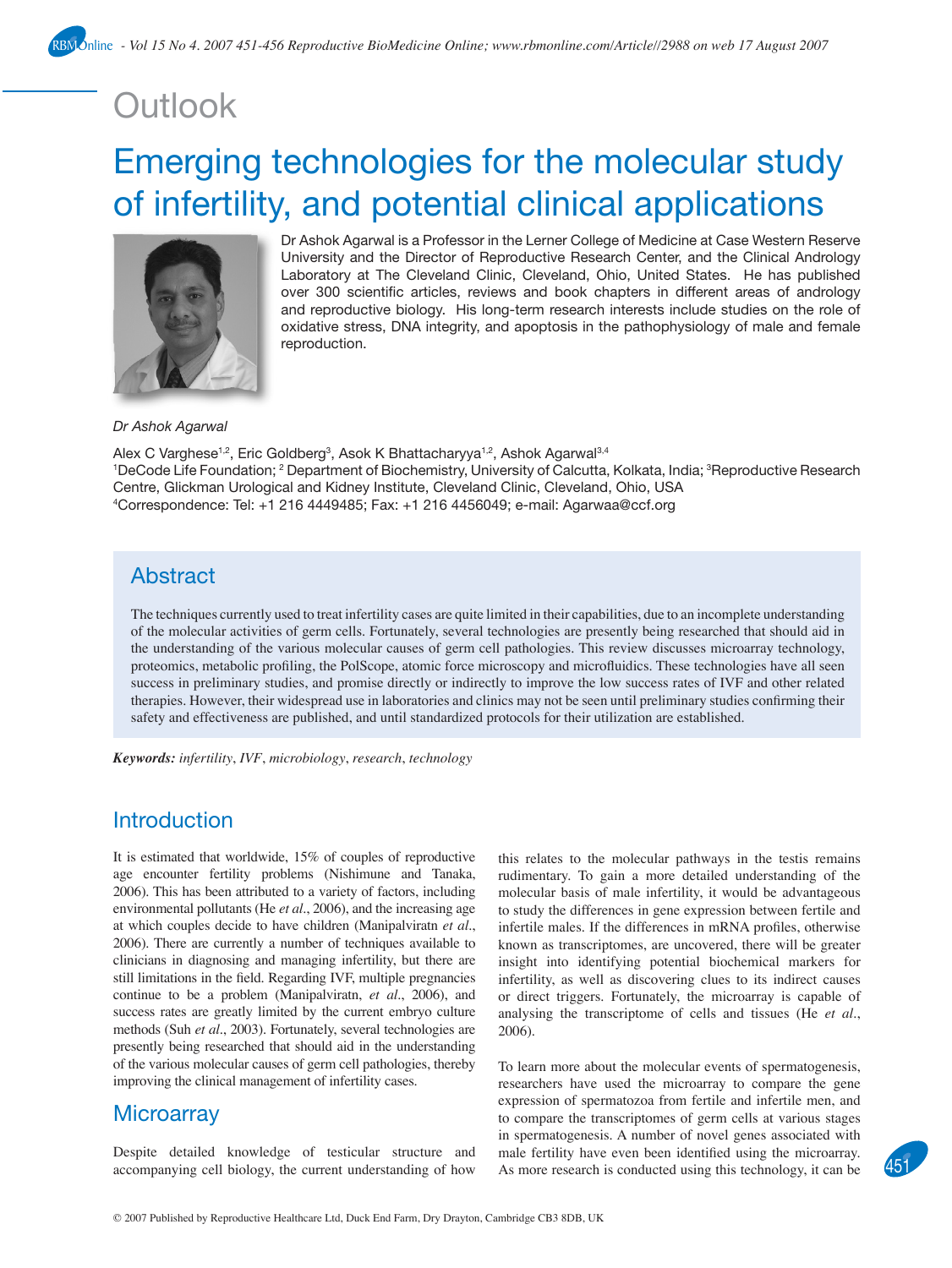anticipated that several molecular pathways associated with sperm physiology and pathology will be uncovered (He *et al.*, 2006).

The microarray also has potential for use in clinical diagnosis of male infertility. One large step in this direction was the creation of a spermatogenesis-related gene expression profile for human spermatozoa. This was paired with a demonstration that one could legitimately assess the overall health and quality of a sperm cell by analysing its gene expression signature using the microarray (Wang *et al.*, 2004).

To use this non-invasive technology to assess a male's fertility status, a semen sample is first collected, followed by isolation of spermatozoa from the ejaculate, and then isolation of mRNA from the spermatozoa. While functionally mature spermatozoa do not undergo transcription, they have been shown to contain mRNA, which was synthesized during spermatogenesis, providing insight of the specific spermatogenic events of an individual. The microarray is used to create an mRNA profile that can be compared with a physiologically normal gene expression profile for sperm. This would help to identify if the cause of infertility for a male is of spermatogenic origin. Utilizing the microarray to analyse a male's fertility status is sure to reveal much more information when compared with the techniques currently employed in clinics (Moldenhauer *et al.*, 2003).

There would be many advantages to creating microarray-based transcription profiles of oocytes at various stages of growth and maturation. It would result in a better understanding of the genes expressed during oocyte development, as well as those expressed at the various checkpoints that regulate the process. As of now, it is known that in a fully mature oocyte arrested in metaphase II (MII), the mRNA profile is essentially a collection of the mRNA transcripts created during its growth phase. In addition, disruption of transcription within an oocyte or modification of its current transcriptome could negatively effect its growth and development, as well as that of the embryo (Wood *et al.*, 2007).

Microarray analysis has indicated that the transcriptomes of MII oocytes of high morphological quality from normal women are distinctly different from the morphologically normal oocytes of women with polycystic ovaries (PCO). These molecular defects could help to reveal why women with PCO tend to have reduced fertility (Wood *et al.*, 2007). It has also been shown with microarrays that oocyte quality can be estimated based on the expression levels of at least 160 different genes (Zhang *et al.*, 2005). Many of these have been shown to be involved in pathways of cell growth and cell death (Inan *et al.*, 2006). There is great potential to find oocyte quality biomarkers among these transcripts, and gene expression levels of Pentraxin 3 (Ptx3), hyaluronic acid synthase 2 (HAS2), cyclooxygenase 2 (COX2; PTGS2) and gremlin (GREM1), have already been studied for this purpose (McKenzie *et al.*, 2004).

Studying the molecular processes involved in the development of a competent oocyte under ovarian stimulation conditions via microarray also has obvious advantages. Some studies have already discovered biomarkers associated with oocyte maturation using microarray (Gasca *et al.*, 2007). The information gained from these studies should ultimately help clinicians make more informed choices regarding the selection of ovarian stimulation protocols in female infertility cases. Such information could also lead to the selection of higher quality oocytes for IVF, and improve the culture and oocyte manipulation techniques that are used (Assou *et al.*, 2006). However, one must always keep in mind that even if a specific gene transcript is observed, not much information can be realistically known regarding the metabolic events within the cell. If microarray is to be utilized for studies of cellular activity, it is imperative that proteomics technology is also incorporated into the studies.

#### Proteomics technology

One complement to the field of gene expression analysis is proteomics (**Figure 1**). This is the study of protein abundance in cells or tissues, and involves the discovery of protein functions at the biochemical level (Rocken *et al.*, 2004).

Fundamental proteomic techniques include protein separation and the identification of proteins in biological samples. These can then be coupled to computational algorithms that allow the extraction of relevant information from the totality of data. Fortunately, several advances in proteomics, including the association of mass spectrometry with techniques of electrospray ionization (ESI) and matrix-associated laser desorption/ionization (MALDI), have greatly facilitated the ability to sequence and characterize peptides and proteins (Shankar *et al.*, 2005). Additionally, proteomics researchers are currently developing a method to compare protein profiles of cells and tissues in varied biological states. With such a development, it will be easier to learn more about the molecular activity and behaviour of cells (Rocken *et al.*, 2004).

One such development, surface-enhanced laser desorption/ ionization time-of-flight mass spectrometry (SELDI-TOF MS), involves affinity-based mass spectrometry whereby proteins are absorbed to a chemically modified surface (e.g. cationic or anionic) or to a biochemical molecular surface (e.g. receptors or ligands). These different chip surfaces allow the various classes of proteins (hydrophobic, hydrophilic, acidic or basic) to be captured for analysis (Merchant and Weinberger, 2000). SELDI-TOF MS has been shown to capture, detect and analyse proteins directly from crude biological fluids. Alternatively, quadruple TOF (Q-TOF) identifies proteins by searching appropriate sequence databases. The high accuracy of the Q-TOF technology makes the hybridization of MALDI and Q-TOF a superior option for de-novo protein sequencing (Gygi and Aebersold, 2000).

Clinical proteomics is an emerging field that seeks to apply the science of proteomics in the search for biomarkers and the generation of protein profiles, which can help to predict, diagnose and monitor human pathologies (Verrills, 2006). One example of progress in this field was the utilization of SELDI-TOF MS in the discovery of biomarkers associated with normal cellular function for in-vivo mammalian embryonic development (Katz-Jaffe *et al.*, 2005). It has also been shown that there are significant alterations in the expression of proteins related to the morphological development of human blastocysts (Katz-Jaffe *et al.*, 2006). This new information has provided clinicians with an additional diagnostic tool when conducting IVF for infertile couples (Katz-Jaffe, *et al.*, 2005). Quantifying the potential

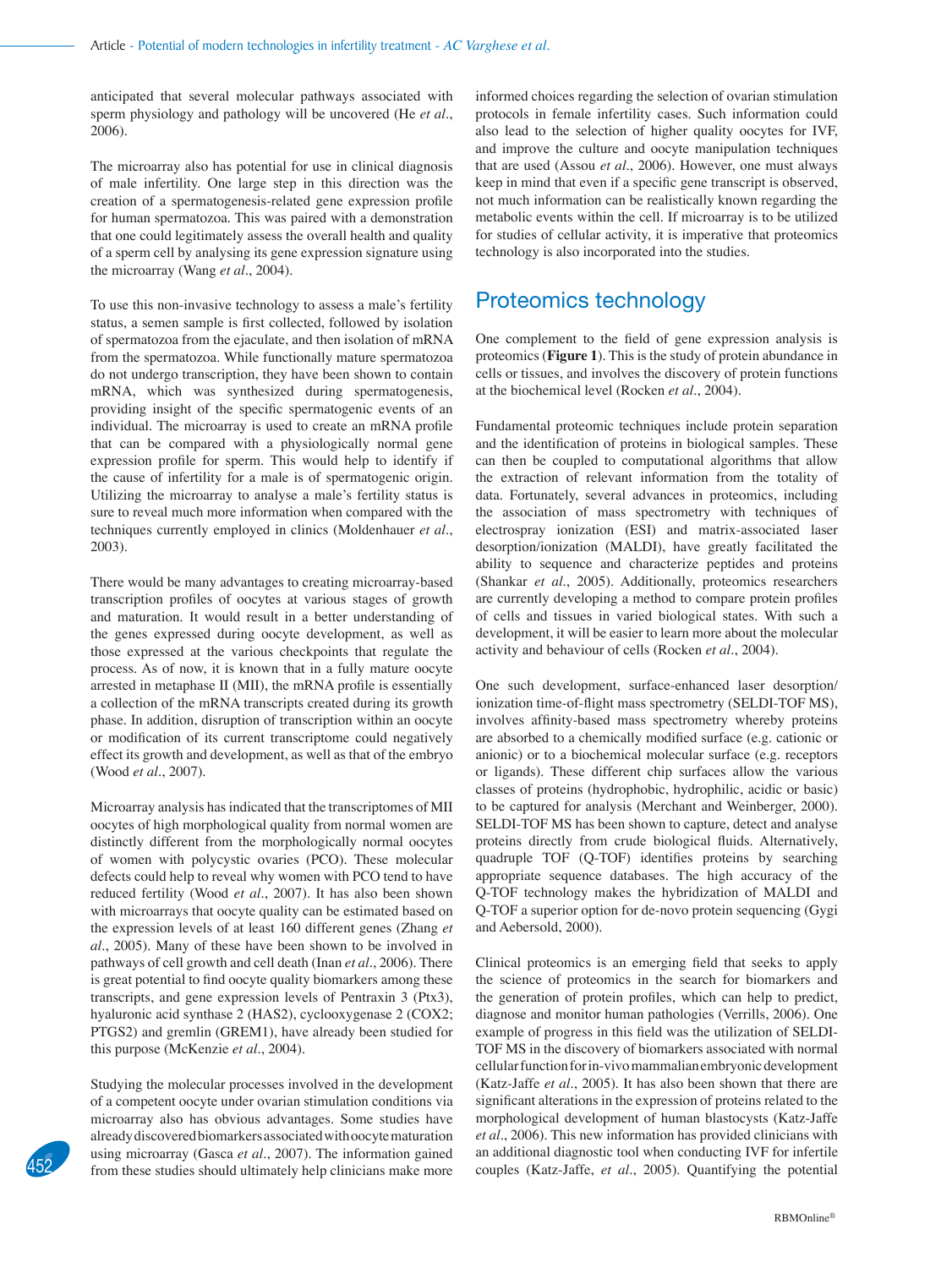

**Figure 1.** The flow of information at a relay from the genome to cellular metabolism. As per the 'central dogma' of molecular biology depicted in the figure, DNA is transcribed into RNA then translated to proteins, which then make small molecules. While there may be over 25,000 genes, 100,000−200,000 transcripts and up to 1,000,000 proteins, it is estimated that there may be as few as 2500 small molecules in the human metabolome.

viability of cultured embryos by non-invasive proteomic analysis should result in an increase in IVF pregnancy rates and live births, while allowing for a reduction in the number of embryos transferred, thus decreasing multiple gestations. Additionally, it has been found that infertile men have altered expression of at least 20 proteins. This is a clear indication that clinical proteomics will be an increasingly important asset to infertility researchers (Pixton *et al.*, 2004). Like microarrays, however, studying the proteome in isolation from mRNA and the resulting metabolites could easily lead to misinterpretation of the metabolic events occurring within cells. Researchers and clinicians must take this into account when considering the use of proteomics technology.

#### Metabolic profiling technology

Complimenting both transcriptomics and proteomics, metabolic profiling may also help unravel the complexity of disease state.

Metabolic profiling, or metabolomics, is the analysis of various molecular metabolites within cells and fluids, and offers a significant advantage over the use of the two related fields of study. Since small changes in gene expression and protein synthesis result in an amplified change in metabolite profile, known as a metabolome, it is easier to detect subtle cellular events through the relatively new science of metabolomics (Deepinder *et al.*, 2007).

Several studies have been conducted which successfully attempted to use metabolomics to diagnose infertility and even help in assisted reproductive technology. However, in most cases, there is not yet enough quantitative information to use metabolic profiling for clinical applications. After further research and standardization, clinical metabolomics could be an invaluable tool for the infertility clinician (Deepinder *et al.*, 2007). It is estimated that the use of metabolomics may lead to: (i) more men seeking infertility evaluation; (ii) enhanced success rates in assisted reproduction; (iii) reduction in the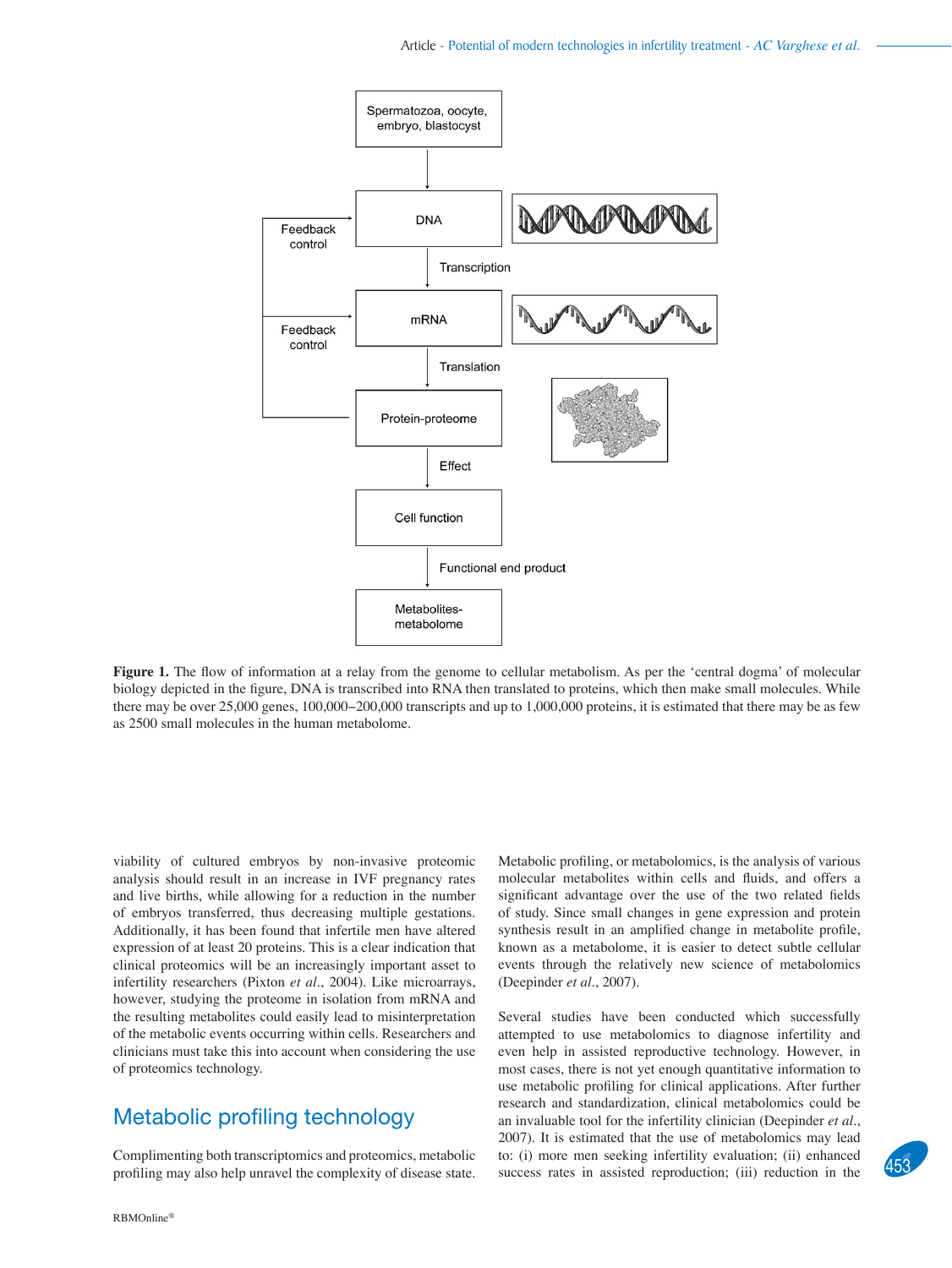incidence of multiple births due to feasibility of single embryo transfer technique; and (iv) reduced health care costs associated with providing medical care to multiple premature infants (Deepinder *et al.*, 2007).

Individual metabolites often exhibit disturbances in concentration or flux during disease progression in an attempt to maintain cellular homeostasis in the organism. This can be measured using a variety of analytical methods. For example, when comparing normal males with those having various forms of male factor infertility, different levels of reactive oxygen species (ROS) were measured using a metabolomic approach (Agarwal, 2006). In addition, Thomas and co-workers used Fourier transform infrared spectroscopy (FT-IR) to analyse follicular fluids from large and small natural luteinized antral follicles. In-depth analysis of the spectra showed that inter- and intraspecific differences within the follicular fluids were not related to measured distributions of steroids, indicating that FT-IR could elucidate other aspects of follicular biochemistry that were important. It was proposed that the differences observed in the biochemical nature of the fluids may be reflective of the developmental capacity of the oocyte, suggesting that FT-IR could provide a biomarker related to oocyte quality (Thomas *et al.*, 2000).

With the development of highly sensitive non-invasive metabolic profiling techniques, it has been possible to attain a more comprehensive analysis of preimplantation embryos. It has also been beneficial in obtaining additional knowledge of the developmental physiology of embryos in general. This will facilitate the application of quantitative non-invasive methods of predicting developmental competence and viability of oocytes selected for use in IVF. For example, the oocyte selection procedure can start with the measurement of metabolites contained in follicular fluid (FF) which has been aspirated during oocyte retrieval. One study investigated the follicular fluid bone morphogenetic protein-15 (BMP-15) concentration and its relation to fertilization and embryo development. It was shown that high BMP-15 concentrations in FF are a positive indicator of good quality oocytes (Wu *et al.*, 2007). Such studies of non-invasive metabolomic profiling of embryo culture media may soon provide embryologists with a new tool for the accurate selection of viable embryos capable of producing a pregnancy. Additionally, this may potentially allow the future development of elective single embryo transfer programmes.

## PolScope

The PolScope, a new type of polarized light microscope, facilitates visualization of the meiotic spindle in the live human oocyte without damaging the cell. Based on the results of several studies, higher fertilization rates were obtained among oocytes in which a morphologically normal spindle was present, and the lack of a normal spindle was found to be an indicator of abnormal chromosome alignment (Cohen *et al.*, 2004). Hence, the use of the Polscope allows for a more thorough oocyte quality assessment before sperm injection for IVF (Moon *et al.*, 2003).



Chromosome misalignment can lead to an aneuploid embryo,

oocyte micromanipulation during IVF. Since aneuploid embryos can develop to the blastocyst stage, there is always a chance that a transferred embryo is aneuploid. The use of the PolScope to directly observe the spindle allows clinicians to avoid injection of oocytes that have failed to fully organize their meiotic spindle and have not reached full meiotic maturity. This should ultimately result in greater IVF pregnancy rates (Wang *et al.*, 2001). In addition to spindle imaging, non-invasive analysis of other oocyte morphological parameters, such as zona morphology or polar organization, should help to improve treatment protocols for individual patients.

#### Atomic force microscopy

The recent application of atomic force microscopy (AFM) to study germ cell pathophysiology will greatly benefit infertility researchers. However, its potential role as a diagnostic tool for clinicians remains to be established. AFM provides nanometer resolution, topographic data images of the natural surface structure of biological samples, and shows potential as a novel three-dimensional (3D) image contrast device (Joshi *et al.*, 2001a). Topographic images are captured by scanning the AFM tip over the sample and recording the *z*-axis displacement required to maintain a constant contact force (Binnig *et al.*, 1986). The nanometer resolution of the AFM imaging technique has been used to examine the structural features of proteins, producing data that is comparable to that obtained by X-ray crystallography (Muller *et al.*, 1995). However, the biggest promise of the AFM technique is in the measurement of the activity of single protein structures *in vivo* during signalling events or during other types of cellular activities. One study demonstrated that it is possible to observe conformational changes in the structure of a single nuclear pore in *Xenopus*  oocyte nuclear envelopes (Perez-Terzic *et al.*, 1996). However, these measurements were done in fixed tissue. Shortly after, plasma membrane structures were shown undergoing conformational changes during cellular activity using AFM (Schneider *et al.*, 1997).

Spermatozoa have been shown to be good subjects for imaging with AFM because of their rigidity and relatively small size. Moreover, in contrast to the artificial preservatives and elaborate sample preparation used for electron microscopy (EM), only simple preparation of samples, such as air-drying of smeared spermatozoa, is required for AFM observation. Because AFM allows the direct observation of spermatozoa in their native surroundings, analysis of their submolecular structure and activity becomes an exciting possibility (Kumar *et al.*, 2005).

Morphological alterations in spermatozoa from semen samples with oligoasthenoteratozoospermia and asthenozoospermia have been analysed using AFM (Joshi *et al.*, 2001a). This study clearly indicates that morphological alterations can be the result of infection, and extensive information on such changes involving the head, neck and flagellum are provided. Similar studies have shown other dimensional changes in sperms from patients with a varicocele (Joshi *et al.*, 2001b).

454 and would result from the natural ageing process or from and unstained sperm chromatin. Surface images of the intact Many other important discoveries in the field of fertility research have been made with AFM. In one study, high resolution AFM imaging was performed on uncoated, unfixed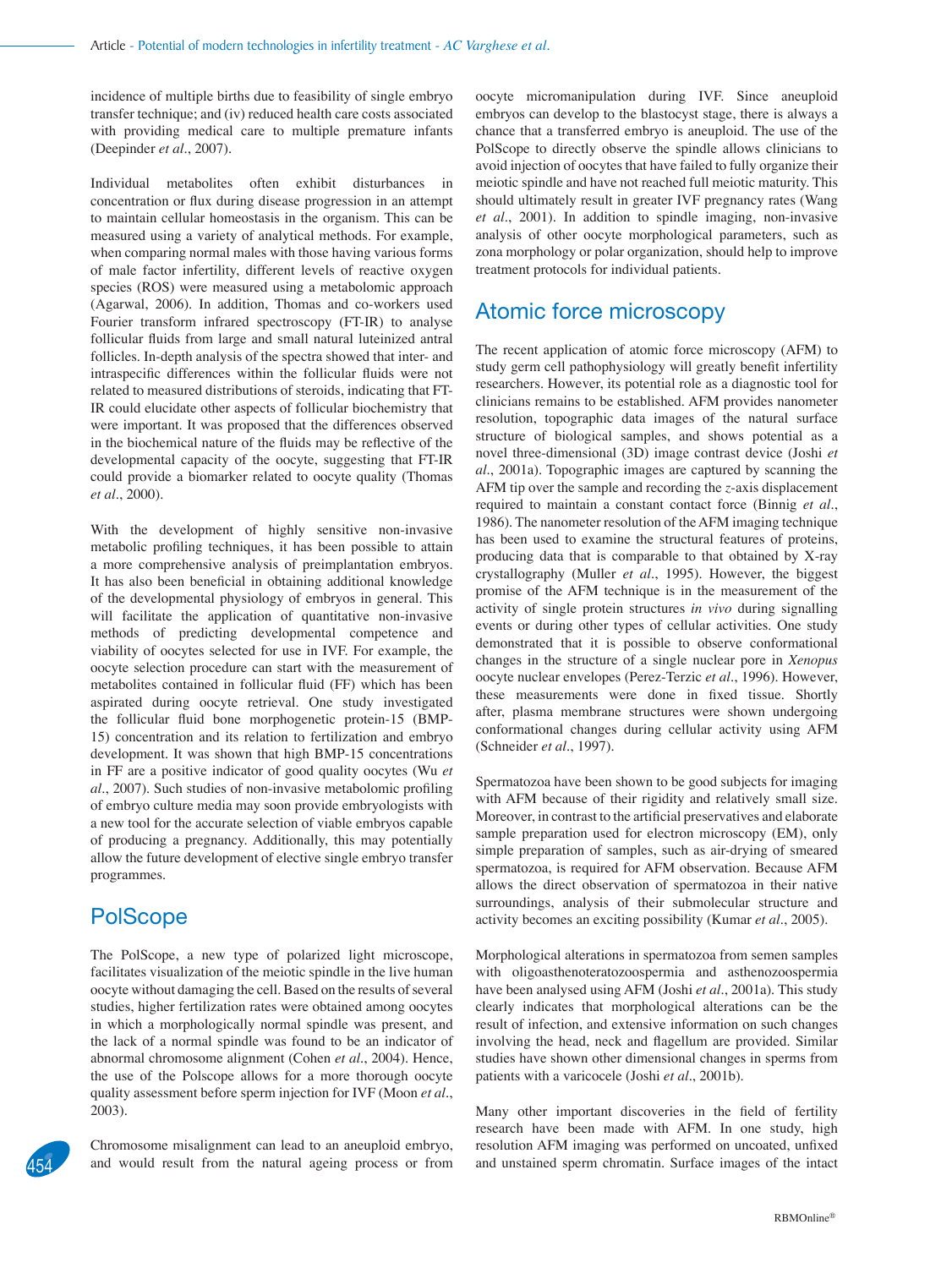chromatin revealed large nodular subunits ranging from 50 to 100 nm in diameter, thought to be one level of packaging above the protamine−DNA complex. It was also shown that the nodules were arranged along thick fibres that spread out from the nucleus upon decondensation (Allen *et al.*, 1993).

It should be understood, though, that one can obtain more precise information about the molecular abnormalities of sperm cells when AFM is paired with other complementary observational techniques such as immunocytochemistry (Chemes and Rawe, 2003).

#### Microfluidics

Current research in assisted reproduction is striving to achieve in-vitro culture conditions that mimic the in-vivo microenvironment. Microfluidics, a recent technology, shows promise as an alternative for each step of the IVF process. The microfluidics system is constructed on a microscale and offers the potential of embryo culture in exceedingly small volumes, but with flow of the culture medium (Suh *et al.*, 2003). It consists of a system of channels in the micrometer range that is fabricated by liquid-phase photopolymerization, lithography and laminar flow. It can be constructed to contain actuators, valves and sensors using the same construction platform (Beebe *et al.*, 2000). Additionally, the use of microfluidics improves DNA and protein analysis procedures by reducing the cost and time of such procedures, as well as the size of biological samples (Barry and Ivanov, 2004). Because this nano-level platform allows the analysis of very small quantities of samples and reagents, it is capable of revealing much molecular information regarding germ cell pathologies (Khademhosseini *et al.*, 2006).

The use of a system of microfluidics offers several advantages over the current standard IVF protocol. While several improvements must be made before the design is approved for use, microfluidics can provide a simple way to isolate motile spermatozoa of relatively normal morphology from good quality or poor quality semen. This method is found to reduce the time and labour involved in sperm isolation, as well as decrease the amount of ROS produced in the process, yielding better quality spermatozoa (Schuster *et al.*, 2003). Additionally, it was postulated that maturing oocytes for IVF in a microfluidic system would yield better quality embryos, since it more closely resembles in-vivo conditions than current in-vitro techniques (Beebe *et al.*, 2002)

Current embryo culture conditions for IVF are not considered very natural, since they utilize one culture medium from insemination until embryo transfer, whereas embryos produced *in vivo* are bathed in an environment whose fluid contents are always in flux. In fact, it has been shown that the environmental conditions that support the embryo at one stage of development can be harmful if the embryo is exposed to those conditions later in the maturation process (Gardner *et al.*, 1998). Because microfluidics allows gradual change of culture medium contents, greater IVF success rates can be expected. It also significantly reduces the amount of manual embryo manipulation, which is potentially damaging to the cell (Suh *et al.*, 2003).

The use of intracytoplasmic sperm injection (ICSI) has produced much ethical debate, since the mechanisms of natural

selection are bypassed. However, it has been the only means available to allow males with severe oligospermia to have success with IVF. Microfluidics offers a potential alternative for such patients, since only 100 spermatozoa are required for this new IVF process, which does not bypass natural selection. This is because coincubation of the oocyte and spermatozoa takes place within a volume of 1 μl, hence the spermatozoa are sufficiently concentrated to facilitate fertilization (Suh *et al.*, 2003).

Ultimately, a complete microfluidics system may be established, where each step of the current IVF process is replaced by a single automated 'IVF-laboratory-on-a-chip,' requiring minimal cell manipulation (Beebe *et al.*, 2002). This is indeed a realistic future goal, but it will require that more studies and tests be performed to establish optimal operating conditions for each step of the IVF process, followed by their standardization. Additionally, the difficulty of fabricating and packaging such technology is proving to be a significant obstacle in promoting the widespread use of microfluidics. Only after these issues are resolved can an integrated 'IVF-laboratory-on-a-chip' be implemented as a legitimate IVF technique (Suh, *et al.*, 2003).

#### Conclusion

The aforementioned technologies show great potential to unveil the molecular causes, effects, and indicators of infertility. Therefore, one can expect the low success rates of IVF and other related therapies to increase over time. However, these technologies can only be legitimately utilized, once they are proven effective in their function, and their use is well standardized.

#### **References**

- Agarwal A 2006 Assessment of oxidative stress levels in semen using spectroscopy-based metabolomic profiling: implications in male infertility. *Fertility and Sterility* **86**, 131.
- Allen MJ, Lee C, Lee JD *et al.* 1993 Atomic force microscopy of mammalian sperm chromatin. *Chromosoma* **102**, 623–630.
- Assou S, Anahory T, Pantesco V *et al.* 2006 The human cumulus−oocyte complex gene-expression profile. *Human Reproduction* **21**, 1705–1719.
- Barry R, Ivanov D 2004 Microfluidics in biotechnology. *Journal of Nanobiotechnology* **2**, 2.
- Beebe D, Wheeler M, Zeringue H *et al.* 2002 Microfluidic technology for assisted reproduction. *Theriogenology* **57**, 125–135.
- Beebe DJ, Moore, JS Yu Q *et al.* 2000 Microfluidic tectonics: a comprehensive construction platform for microfluidic systems. *Proceedings of the National Academy of Sciences of the USA* **97**, 13488–13493.
- Binnig G, Quate CF, Gerber C 1986 Atomic force microscope. *Physical Review Letters* **56**, 930–933.
- Chemes EH, Rawe YV 2003 Sperm pathology: a step beyond descriptive morphology. Origin, characterization and fertility potential of abnormal sperm phenotypes in infertile men. *Human Reproduction Update* **9**, 405–428.
- Cohen Y, Malcov M, Schwartz T *et al.* 2004 Spindle imaging: a new marker for optimal timing of ICSI? *Human Reproduction* **19**, 649–564.
- Deepinder F, Chowdary HT, Agarwal A 2007 Role of metabolomic analysis biomarkers in the management of male infertility. *Expert Review of Molecular Diagnostics* **7**, 351–358.
- Gardner DK, Vella P, Lane M *et al.* 1998 Culture and transfer of human blastocysts increases implantation rates and reduces the need for multiple embryo transfers. *Fertility and Sterility* **69**, 84–88.